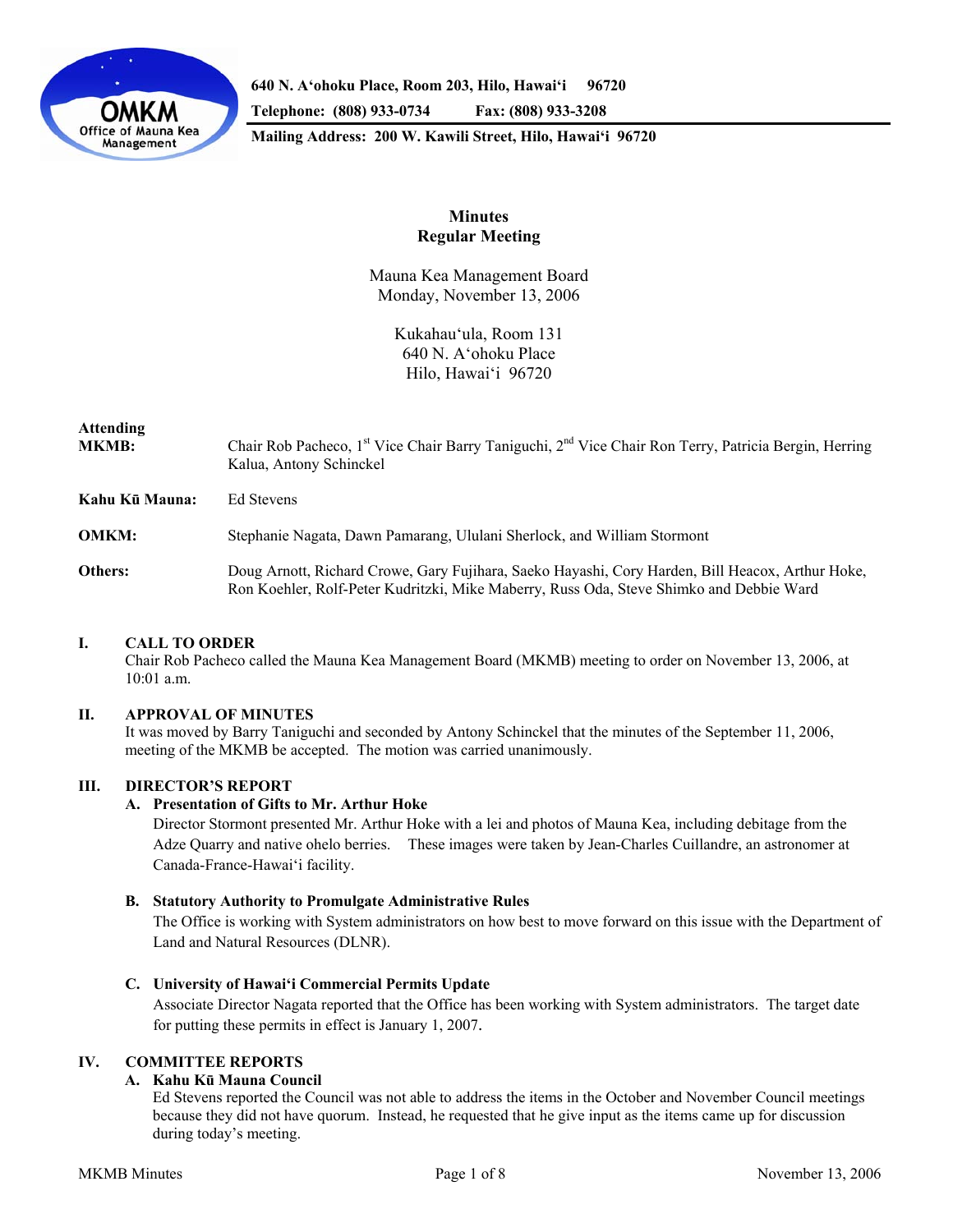## **B. Environment Committee**

The Environment Committee has been very active over the last four months. Ron Terry thanked committee members Debbie Ward, Hannah Kihalani Springer, Lisa Hadway, Susan Cordell, Jim Kauahikaua, Don Thomas, Reggie David, Julie Leialoha, and Associate Director Nagata for working diligently to prepare the Request for Qualifications. The RFQ process will lead to a Request for Proposal for a natural resources management plan component that would eventually develop into a full management plan for the mountain.

The Request for Qualifications has been advertised in various local newspapers with three ad dates and with a deadline of December 28th for inquiries. We have already received two responses in less than a week since the ad went out. The difficult part will be selecting a contractor. By the next Board meeting we will have a full report.

## **V. OLD BUSINESS**

## **A. University of Hawai'i at Hilo 24-inch Telescope Renovation Project**

At the September 11, 2006, meeting the Board recommended designating the proposed renovation of the UH 24 inch a Minor Project. The next step is for the Board to review the project and make a recommendation to the President whether to approve or disapprove the project. For Minor Projects, the President makes the final decision.

The existing UH 24-inch telescope will be replaced with a new educational one. This telescope will be used by UHH physics and astronomy students. The building will have a brand new dome and the existing wall will be removed and a new "skin" added. There will be no new excavation and no change to the footprint. Director Stormont reviewed the project and suggested the Board recommend approving it.

Barry Taniguchi asked whether the President concurred with MKMB's recommendation to designate a Minor Project classification for this proposal, or is it assumed that the President agreed with MKMB and approved the classification. MKMB does not have the authority to make a final determination. Director Stormont was not sure if the Office received confirmation from the President. Associate Director Nagata replied confirmation was received.

### Recommendations

Based on discussions with Dr. Heacox, and Ed Stevens and the Council, OMKM recommends the Board approve the project based on the following:

- The proposed renovation will not significantly alter the exterior appearance of the existing facility or the surrounding landscape.
- There are no known archeological or cultural sites in the near vicinity of the project site.
- The impact to the surrounding landscape, native flora and fauna, and facilities in the summit region is negligible.
- No excavation is required for the renovation work, and there will be no change in the existing "footprint" on site.
- This renovation will assist the UH Hilo Physics and Astronomy Department in its educational mission.
- The renovation project is in keeping with the UH 2000 Master Plan in that it calls for the possible renovation of the existing UH 24-inch telescope, particularly for educational purposes.
- This renovation has the added benefit of precluding the use of a new site on the summit ridge for development of an educational telescope.
- Upon completion, the renovated building and telescope will have the capability of being operated remotely, alleviating the need for students, faculty and researchers to travel to the summit site for the purpose of telescope operations. This in turn reduces summit traffic and corresponding impacts.
- UH Hilo has completed the Hawai'i Revised Statute Chapter 343 process. Notice of a Finding of No Significant Impact was published in the State of Hawai'i Office of Environmental Quality Control *Environmental Notice* on August 23, 2006.
- UH Hilo plans to submit to DLNR a Conservation District Use Permit application for project approval within the conservation district upon UH approval.

OMKM also recommends the Board impose the following conditions:

- Schedule a meeting with representatives of the contractor, UHH, OMKM and Kahu Kū Mauna to review the project process and all mitigation measures and conditions prior to commencement of any work activities.
- Provide OMKM with a construction activity schedule.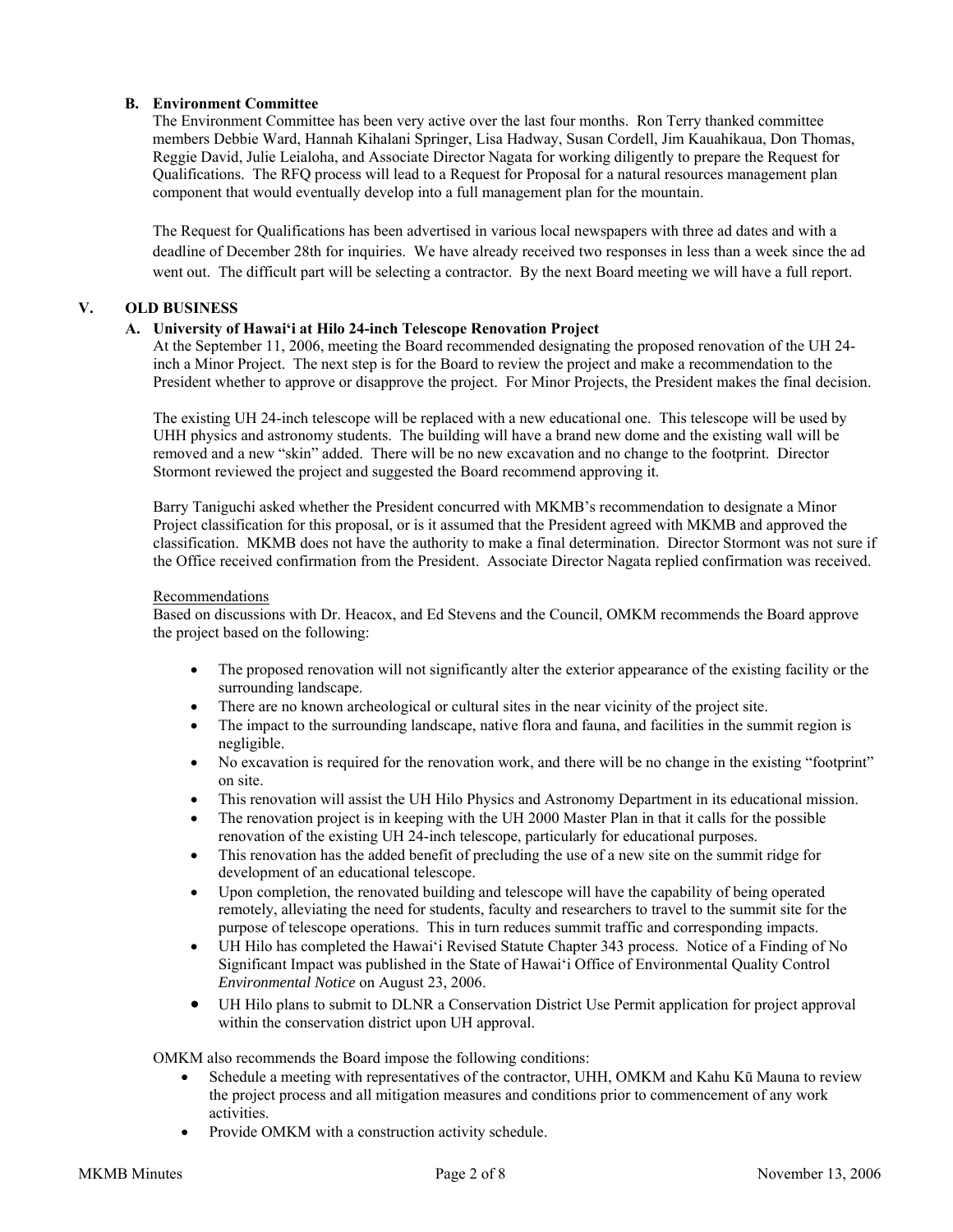- Contractor must comply with the mitigation measures referred to as, "construction policies," proposed by the developer, UHH.
- The approval is conditional. The developer and the contractor must secure a Conservation District Use Permit from the Board of Land and Natural Resources.
- Developer and contractor must comply with all conditions imposed in the Conservation District Use Permit issued by the Board of Land and Natural Resources.
- In the event that actions must be taken that are beyond what is described in the UHH proposal for the project dated September, 2006, UHH will first notify and consult with OMKM before proceeding.
- Contractor will ensure all construction materials, supplies and equipment are properly secured at the end of each workday.
- Contractor will ensure that all trash and debris are stored properly in the event of strong winds and removed from the site both during and/or upon completion of the project.
- All conditions herein apply to both the existing 24-inch telescope construction site and the former Concrete Batching Plant site identified in the project proposal where equipment and materials will be staged during the construction.
- Allow OMKM rangers access to the sites to monitor construction activities.
- Notify OMKM of the completion of the project.

### Discussion

Mr. Stevens noted there is no provision in the proposal to use magnets to pick up nails during and at the end of the project. The batching plant, for example, is where one finds a lot of nails lying around. It is a place where people park their cars and walk to the lake. He also asked about how the trash bins and covers will be secured. He suggests these be discussed during consultation with the contractor beforehand because in the past trash cans were observed rolling all over the place with trash flung about. Director Stormont stated these issues will be discussed with the contractor.

Mr. Stevens requested Kahu Kū Mauna be provided a construction activity schedule.

Mr. Taniguchi asked if the construction policy was UHH's or whether the Office had its own set of construction policies. Director Stormont replied the Office does not have its own set. Mr. Taniguchi suggested starting one. Mr. Stevens stated the Keck's best management practices is a good template; it is pretty thorough. Mr. Taniguchi stated the Office should look at it and adopt policies at a future meeting, thus standardizing the practices. Dr. Terry stated that is one of the activities the Environment Committee has wanted to take on, and we had hoped to include part of it our natural resources management plan.

Mr. Taniguchi asked for confirmation that there will be no septic facilities, i.e., - no toilets, etc. Director Stormont confirmed that was correct.

Mr. Stevens stated that since the UH 24-inch site will be recycled and used as the site for the educational telescope he would like to see the site proposed in the Master Plan for a similar telescope deleted from the Plan, thus preventing it from being used for something else. Chair Pacheco asked that assuming this project is approved, the Council should submit a formal letter with that request.

Mr. Taniguchi commented that there are other aspects of the Plan that needs to be adjusted, not only this. He did not think the Board of Regents will amend the Plan on a piecemeal basis. Mr. Stevens and Dr. Terry agreed. Amending the Master Plan will be a major project but at least a list of amendments could be started.

Mr. Taniguchi asked if there are provisions to inspect the construction materials to prevent the introduction of unwanted species to the summit area. Bill Heacox replied as part of the construction policy, inspections will take place at sea level before transporting the materials to the summit. What is left unresolved is who shall do the inspecting.

Chair Pacheco asked if UHH will be applying for a DLNR Department permit because this project is a renovation as opposed to a replacement. Dr. Heacox confirmed that was correct. They discussed this with DLNR, and they agree this would be the appropriate permit.

Chair Pacheco commented that one of the reasons for recommending approval of the project was that it will not significantly alter the exterior appearance of the facility. However, the building will be getting new walls and a new dome. He sees that as a significant change to the exterior. Director Stormont explained that while it is new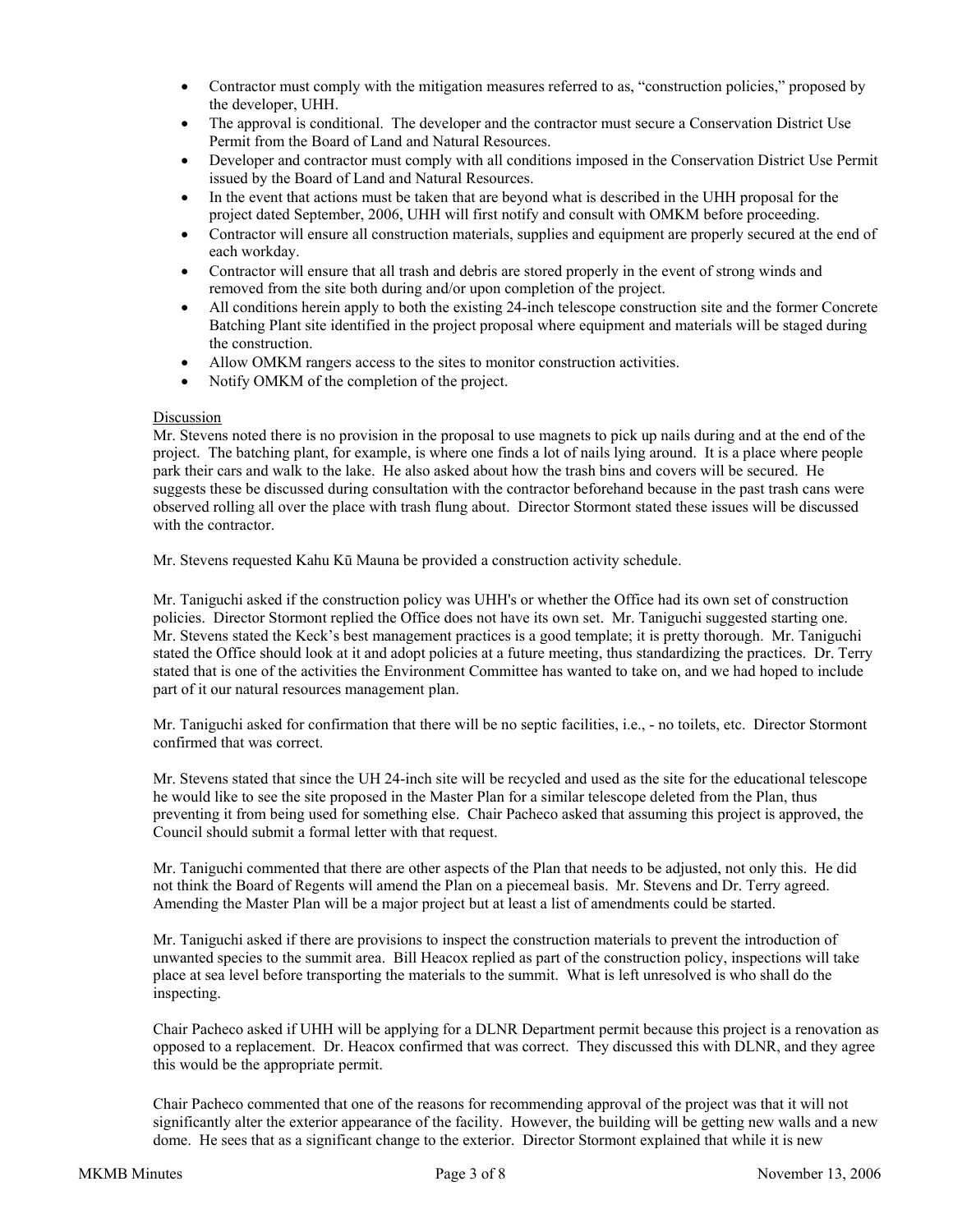material, visually there will be no change because it will be the same color. The dome is a foot wider than the existing dome, but the height and the overall appearance of the building will be essentially the same. Chair Pacheco wanted that on record.

Chair Pacheco thought it would be helpful to have a form listing the design guidelines, similar to the one put together by Associate Nagata. Having one form with the guidelines and developer's submittals would make it easier to evaluate the project, rather than having to go back and forth through the documentation to figure out how the project conforms to the Plan. Director Stormont asked whether the Chair wanted the Office to prepare a chart and distribute it. Chair Pacheco replied yes.

Mr. Hoke asked for clarification. He heard Director Stormont refer to the UH 24-inch as the educational telescope and that it was the only one on the summit. Is there no educational benefit from any of the other scopes up there except the UH one? Chair Pacheco stated the difference is that the UH 24-inch is a teaching telescope as opposed to the others being research telescopes. Mr. Hoke asked if we should use the term "teaching" instead of "educational". Director Stormont stated "educational" is his word. "Instructional" is what is used in the proposal.

Ms. Debbie Ward pointed out that one of the reasons for a summit wide management plan is the need for uniform practices, including construction guidelines and mitigation measures. This would apply to all telescopes, whether its construction or renovation and would eliminate confusion.

### Action

It was moved by Ron Terry and seconded by Barry Taniguchi to recommend to the President that he approve this project with conditions. The motion was carried unanimously.

### **B. Processing of Project Review and Recommendations**

Associate Director Nagata reported that in working out the logistics and the timing of some of the steps, it became apparent that it was not certain who within the University would be the responsible representative in the process. Therefore, we will work with Legal Counsel and the UH system to clarify some of the issues.

Dr. Terry added when completed it will then be very clear for OMKM, the Board, Kahu Kū Mauna, and the public, exactly how the approval process works in detail. In trying to work out some of details, we did a dry run using a hypothetical project and found in some places we were not able to answer our own questions. There is also a lot of ambiguity in the laws and regulations which are unrelated to OMKM. The process is complicated by having an advisory board and other agencies in the University. Even in clear-cut agencies, there are a lot of ambiguities.

## **VI. NEW BUSINESS**

## **A. Canada-France-Hawai'i (CFHT) Telescope's Request to Mount Additional Video Cameras**

CFHT is requesting approval to install at least two (2), and up to four (4), video cameras to the fourth floor external catwalk on the CFHT observatory building. Kahu Kū Mauna Council's Project Review Committee reviewed the proposed project and has no objections.

#### Recommendations

- 1. Based on the following, OMKM recommends classifying this project Minimal Impact:
	- a. The proposed installation will not significantly alter the exterior appearance of the existing facility.
	- b. The impacts to the immediate surroundings and summit environment are minimal.
- 2. If the project is classified Minimal Impact, OMKM recommends CFHT be allowed to proceed with the project.

#### Conditions

OMKM recommends CFHT:

- 1. Notify OMKM when it plans to do the installation
- 2. Adhere to mitigation measures described
- 3. Allow OMKM Rangers access to the project
- 4. Notify OMKM of any problems, accidents, or mishaps that may occur during the duration of the project or installation
- 5. Notify OMKM of project completion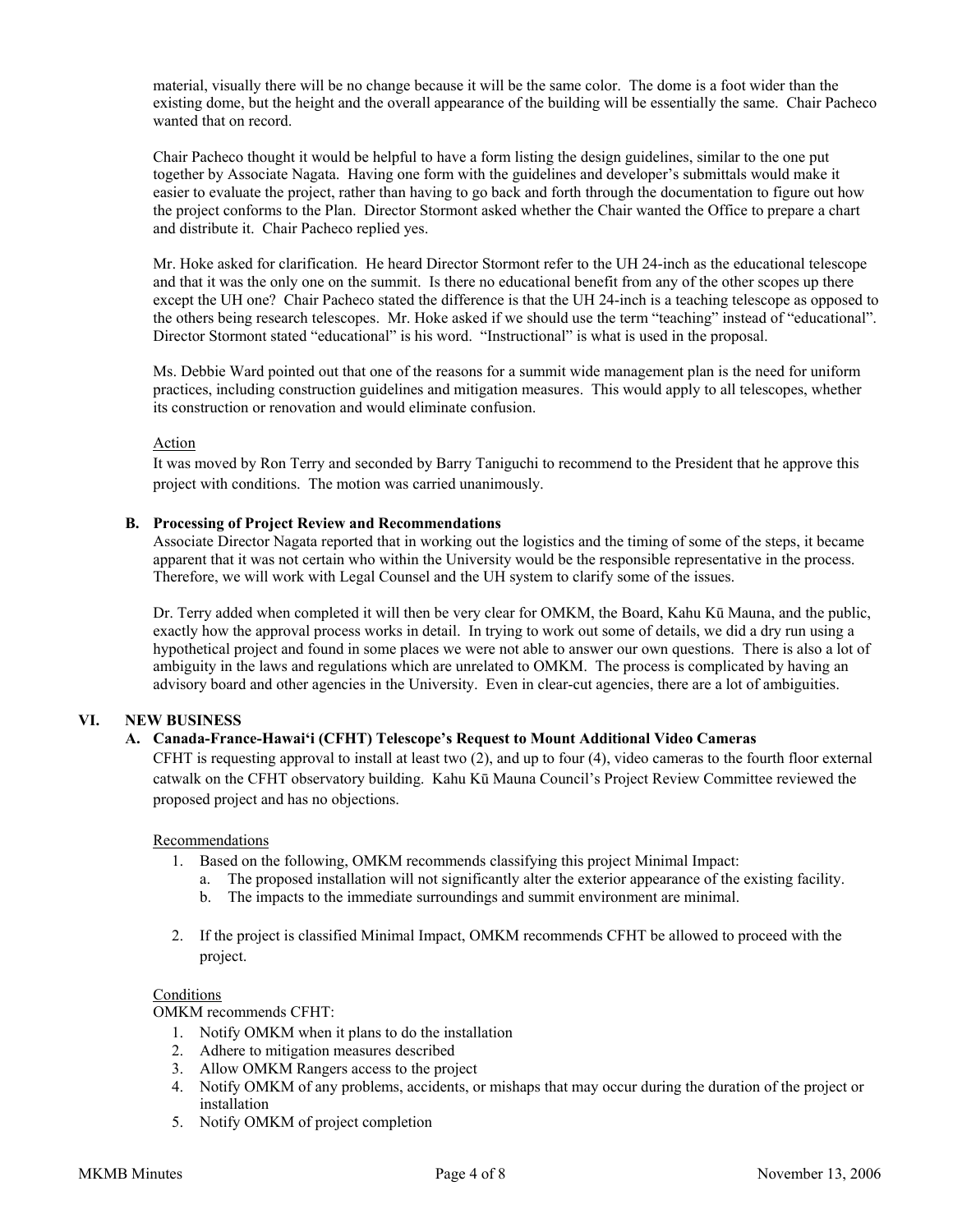## Action

It was moved by Ron Terry and seconded by Herring Kalua to classify this project Minimal Impact, approve it with conditions, and allow CFHT to proceed. The motion was carried unanimously.

## **B. Subaru Telescope's Request to Install an i-CAN Camera**

Subaru Telescope seeks permission to install a wide field imaging camera, called "i-CAN", atop the roof of Subaru's summit facility control building. Kahu Kū Mauna Council's Project Review Committee reviewed the proposed project and has no objections.

### Recommendation

- 1. Based on the following, OMKM recommends classifying this project Minimal Impact:
	- a. The proposed installation will not significantly alter the exterior appearance of the existing facility.
	- b. The impacts to the immediate surroundings and summit environment are minimal.
- 2. If the project is classified Minimal Impact, OMKM recommends Subaru be allowed to proceed with the project.

## Conditions

OMKM recommends Subaru:

- 1. Notify OMKM when it plans to do the installation
- 2. Adhere to mitigation measures described
- 3. Allow OMKM Rangers access to the project
- 4. Notify OMKM of any problems, accidents, or mishaps that may occur during the duration of the project or installation
- 5. Notify OMKM of project completion

### Action

It was moved by Barry Taniguchi and seconded by Patricia Bergin to classify this project Minimal Impact, approve it with conditions, and allow Subaru to proceed. The motion was carried unanimously.

#### Discussion

Ed Stevens asked who will enforce the conditions on these two projects (CFHT and Subaru). Director Stormont replied the Office will. When these projects commence, the rangers are notified and will have access to the project site and will be reporting back accordingly.

#### **C. Smithsonian Astrophysical Observatory's (SMA) Request to Install Infrared and Optical Cameras**

 SMA, with approval from Subaru, requests permission to install four (4) security cameras on the external catwalk of the Subaru Telescope enclosure building. The cameras would provide video surveillance of the entire SMA area which is not possible from the SMA maintenance facility.

Director Stormont reported Kahu Kū Mauna has not yet received this proposal for review. In discussing the matter with Mr. Stevens, Director Stormont anticipated a decision from Kahu Kū Mauna Council similar to the previous two proposals. Director Stormont will ask the Board to approve it conditionally upon receiving final word from the Council. Chair Pacheco asked Mr. Stevens when the subcommittee would be able to review the proposal.

Mr. Stevens replied that after receiving the information he felt this project required full Council review rather than just the subcommittee. Mr. Stevens respectfully asked that this matter be deferred until such time the full Council has a chance to review and comment. Unfortunately, the Council will not be meeting until January. Mr. Stevens asked if this would cause problems for SMA.

Mr. Schinckel replied they were hoping to go ahead, but if that is the timeline, then they will work with it. He wanted clarify some details. SMA is proposing to install one optical and three infrared cameras. The primary purpose of the cameras, particularly the infrared ones, is for use at night when they are observing and moving the antennas. SMA is concerned about people getting hurt especially if someone is out near the antennas and is not aware that they could move suddenly. If they are aware that someone is out in the array field, SMA staff will be able to warn them. The antennas are not generally used during the day.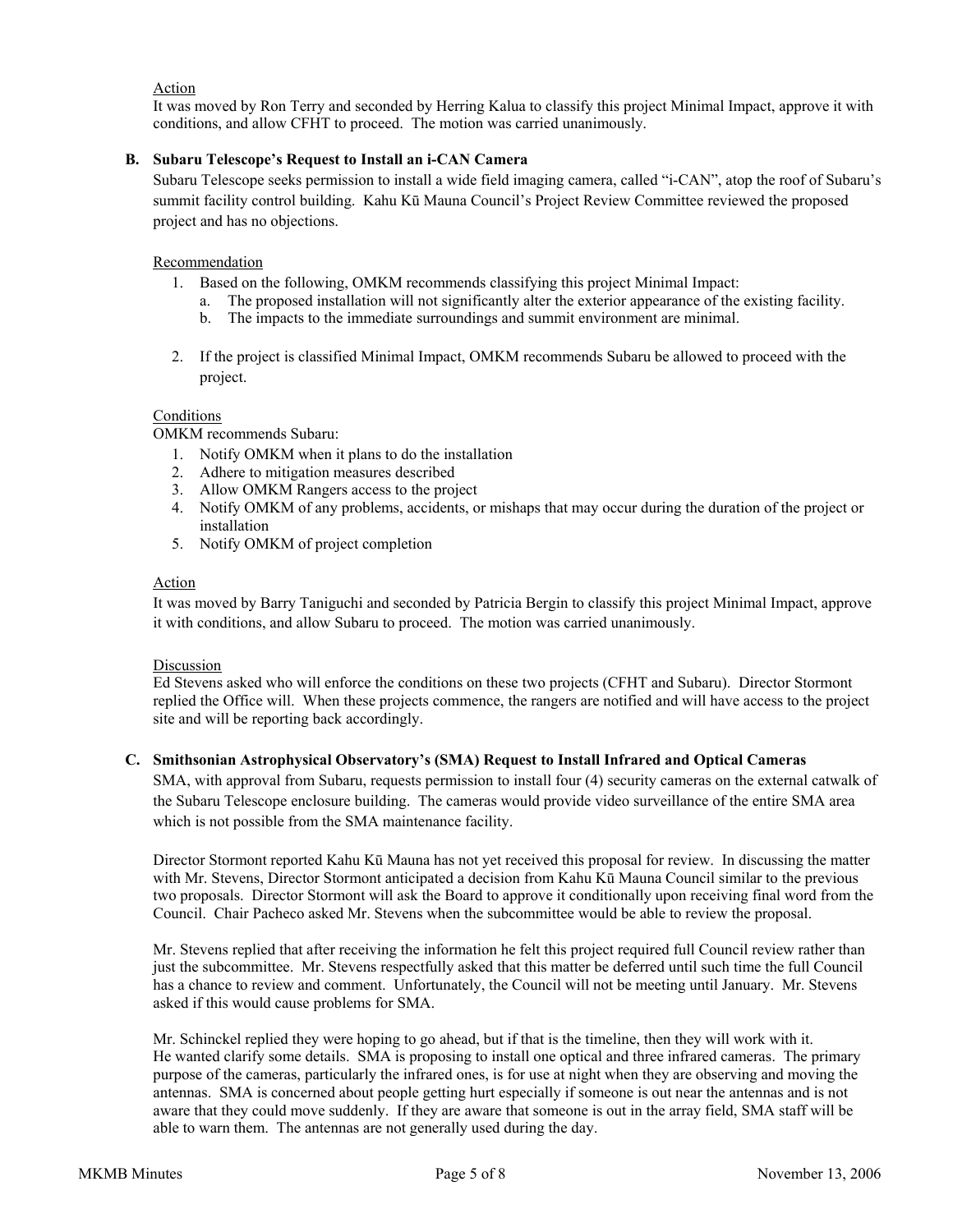Mr. Stevens stated the reason he feels this matter should go to the full Council is the implication that the cameras will be used for surveillance. The concern is what is the real purpose for the cameras, are they for surveillance, weather observing, or some other purpose? Mr. Schinckel's feedback can be presented as an explanation for why the cameras are being proposed. He sees no problems with what Mr. Schinkel said, but it needs to be made very clear that it is related to night observance and not for the daytime surveillance. The concern is the use of the term surveillance which would intimidate cultural practitioners.

Patricia Bergin noted the cameras are going to be mounted on the external catwalk railings similar to the mounting of other existing equipment. How many other cameras are already there? Director Stormont replied Subaru has at least four that are used as part of their weather detection system. Ms. Bergin replied this serves a very different purpose from the educational one the Board just approved. Director Stormont stated Subaru's "i-CAN" equipment will go on the roof of its control building. The existing four cameras are on the railing of the telescope enclosure building. This is also where the SMA cameras, if approved, will be going.

Dr. Terry asked if Mr. Schinckel was planning to attend the Kahu Kū Mauna Council meeting. Mr. Schinckel replied he would be happy to if they would like that. Mr. Stevens will consider that possibility.

Debbie Ward asked if the infrared cameras will be measuring night motion. Mr. Schinckel replied yes. The particular band, 8 to 13 microns, is very good for detecting the infrared heat given off by people. The images are not high resolution, but sufficient to discern that it is a person walking around the site. The minimal fencing that is currently around the antennas is designed to make it clear that people are not meant to approach within the last 5 feet, but it does not prevent them from getting closer. Installing cameras instead of imposing, e.g., 10-foot-high barbed-wire fences, something SMA does not wish to do, seemed to be a compromise to ensure safety without being too invasive.

Chair Pacheco asked if an incident occurred to cause concern. Mr. Schinckel replied approximately four years ago they had an incident with a media vehicle actually driving in and parking literally one foot away from one of the antennas during the late afternoon/early evening. That is the only incident they know about. At that time they were about halfway through the installation of the fences. Ms. Bergin asked if there is a lot of activity at night up there. Mr. Schinckel explained the dominant period for tourists and visitors is from four p.m. to one to two hours after sunset.

Mr. Taniguchi was a bit concerned about the mechanics and the timing of this. It does not appear to be a major issue, but we are holding this project up at least two to three months, and felt there was a need to make the process faster. He did not think it was fair to the observatories to hang them up like that.

Chair Pacheco stated there is still a suggestion of approving it with a condition. Mr. Stevens felt the initiator of a project should give enough lead time for review.

Mr. Taniguchi said the whole process has to be looked at. Right now the observatories submit a proposal and have to wait, sometimes for a long time. We have to become more efficient in processing matters. Mr. Stevens stated his concern about using the subcommittee to make decisions on projects with short lead times. He prefers the full Council to review everything. The subcommittee was developed strictly to expedite the process, and in doing so we deny the full Council firsthand review. They go on our recommendations and sometimes they are not comfortable with that. No matter how good the intention is, there are always things that we do not think about which surfaces during full Council meetings. This is why a longer lead time is best.

Mr. Schinckel asked Mr. Stevens if the Council had a long-term schedule of full Council meetings. Mr. Stevens replied it is difficult for the Council to lay out a long-term schedule because of everyone's busy schedules. Chair Pacheco stated the proposal was received on October  $26<sup>th</sup>$  to the Office and asked Mr. Stevens if this was the first time he saw the proposal. Mr. Stevens replied he received it a couple days ago - on the 9th.

Mr. Schinckel admitted that they rushed to get this proposal in, but understanding the concerns expressed today he did not expect this proposal to be pushed through. He felt that this was reasonable process to go through. He also stated a schedule listing deadlines that would allow all the relevant groups to review and comment would be ideal.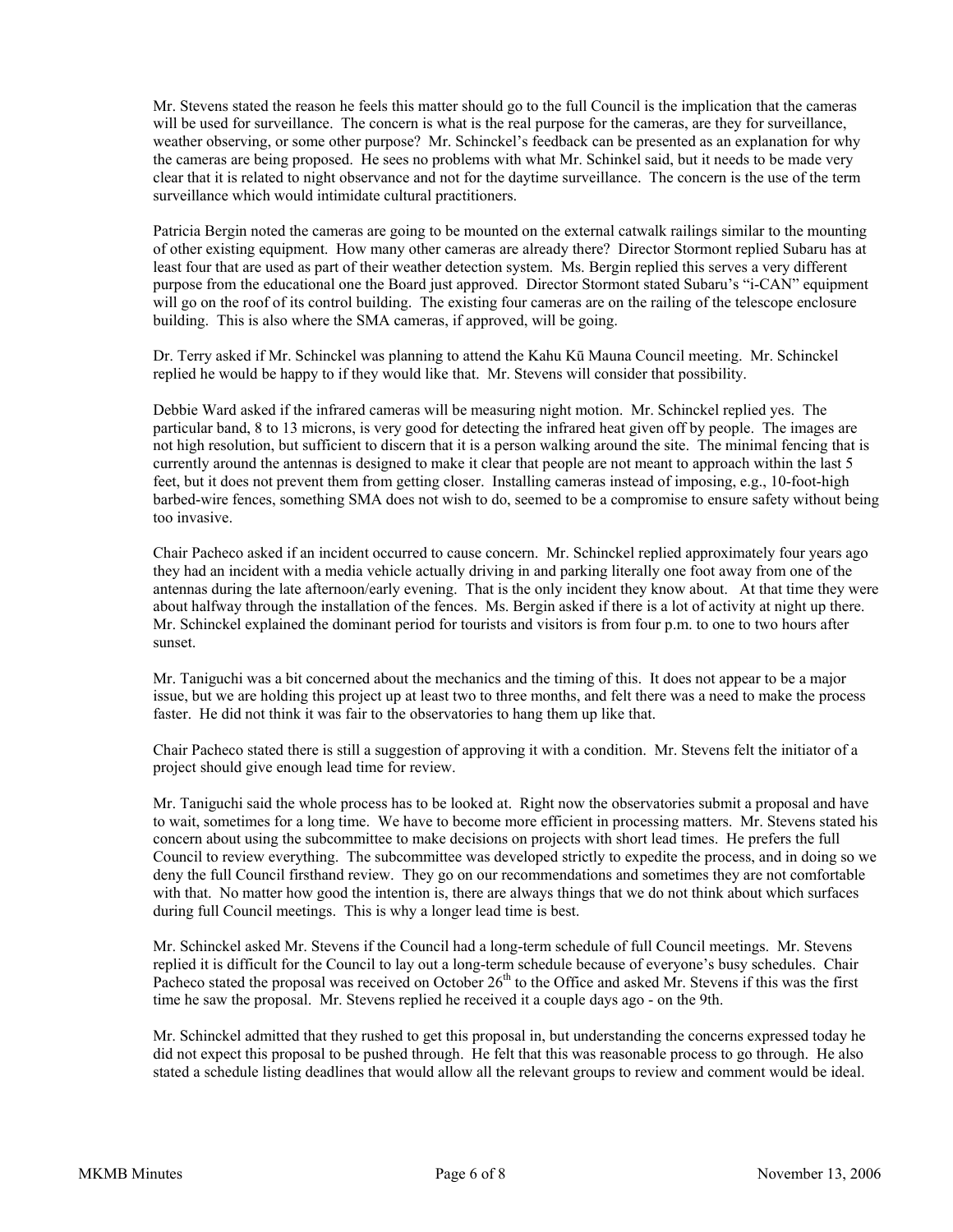Mr. Taniguchi added this applies to the Board too. There are ways to make it more efficient. Doing a video conference for Kona members could work as a means to get the group together rather than having to physically drive over two hours for a meeting.

Mr. Stevens asked whether the Board waited for OMKM to make a recommendation regarding the classification of the project. Mr. Taniguchi replied applications go to OMKM and they do an initial review, make recommendations, and submits a written report to Board members prior to the meeting for their review. At Board meetings it is reviewed and discussed. The reason he asked that the project description, recommendations and conditions be read was to provide the public with information about the project. The public and meeting records show what the project was about, what the Board reviewed and issues that were considered. The record also shows the action that was taken and recommendations made, whether they were in favor or against, conditions, etc. The basic system is there. We just have to make it more efficient.

Chair Pacheco suggested the Board should have a discussion regarding what would trigger the need for a meeting. Mr. Taniguchi felt we should have regularly scheduled meetings and establish a pattern.

Chair Pacheco asked for a motion for this item. Dr. Terry suggested deferring this item until Kahu Kū Mauna meets in January. If they miss it again, we defer it again, because we really need their recommendation. Dr. Terry strongly encouraged the Council to make its decision by January.

Mr. Stevens explained the Council agreed there would be no meeting in December. If they had to convene to review this project, it would be contrary to the Council members' agreement. Director Stormont asked if the Council would be amenable to OMKM distributing the proposal to all its members, and whether Mr. Stevens was willing to discuss via phone. Mr. Stevens replied the Office started to do that. The last few times a transmittal was sent out to all members. This was a better way because if a proposal needed full Council review, the members would have had a chance to review it prior to the Council meeting.

Mr. Stevens indicated this project really needed full Council review because concern was raised regarding the implied surveillance. The Council's review will include Mr. Schinckel's clarification. If the project description contained more information about why they were doing it, it would alleviate some of the concerns. The subcommittee cannot act on this alone.

Dr. Terry added we cannot impose conditions that do not reflect Kahu Kū Mauna's concerns or recommendations of other conditions. He felt we should just wait until we hear from Kahu Kū Mauna.

#### Action

It was moved by Ron Terry and seconded by Herring Kalua to defer this item until the Kahu Kū Mauna Council has a chance to review and make its recommendation. The motion was carried unanimously with the exception of Mr. Schinckel who recused himself.

#### Discussion

Doug Arnott stated there seems to be a concern about surveillance. As the owner of a large number of modern, high-tech color surveillance cameras, he says no one is sitting watching the images. He believes the types of cameras being used have pixel alarms and someone will look at the hazy infrared images when the alarm sounds. Mr. Schinckel replied that was correct.

Mr. Stevens knows that to be so, but he needs to let the Council know that. Perhaps Mr. Schinckel could attend the meeting and explain SMA's intentions to alleviate concerns. No matter how good the explanations are there will always be some people that will insist this is a surveillance project.

Mr. Hoke stated he is in agreement with Kahu Kū Mauna, but there are other cultural organizations that do not agree with them. If there is going to be circulation of materials, can it also be included on the UH website so that other people that may have an interest are also made aware? He understands that this is not designed for the kind of surveillance that concerns people, but it is equipped to do it.

Mr. Stevens agreed with Mr. Hoke. It could be utilized in other ways unknown to everybody. We have to let them know up front, and they have to be able to trust whoever is producing that information that this how it is intended to be used, and so be it.